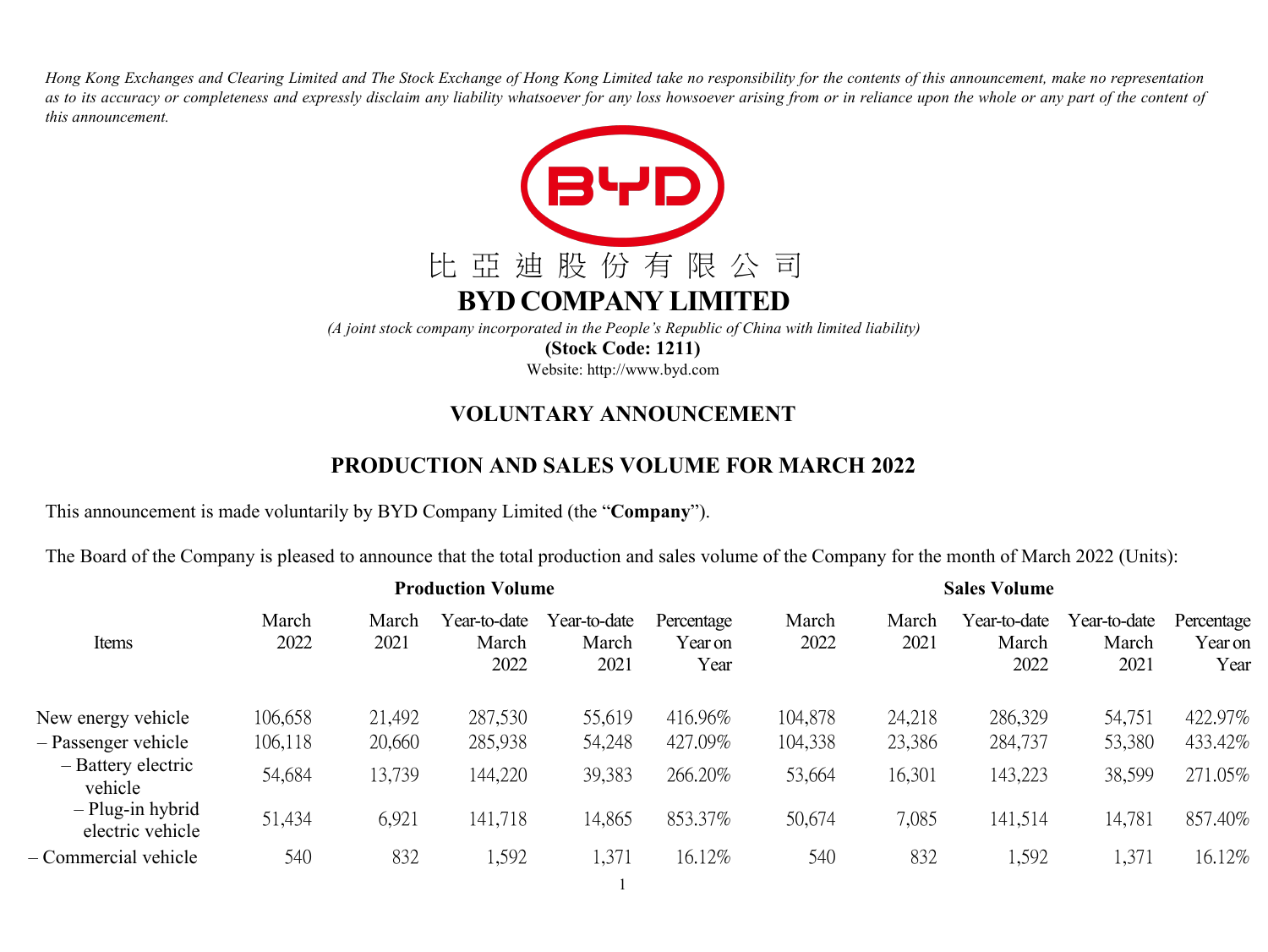|                    | <b>Production Volume</b> |               |                               |                               |                               |                | <b>Sales Volume</b> |                               |                               |                               |  |  |
|--------------------|--------------------------|---------------|-------------------------------|-------------------------------|-------------------------------|----------------|---------------------|-------------------------------|-------------------------------|-------------------------------|--|--|
| Items              | March<br>2022            | March<br>2021 | Year-to-date<br>March<br>2022 | Year-to-date<br>March<br>2021 | Percentage<br>Year on<br>Year | March<br>2022  | March<br>2021       | Year-to-date<br>March<br>2022 | Year-to-date<br>March<br>2021 | Percentage<br>Year on<br>Year |  |  |
| $-$ Bus            | 410                      | 554           | 1,237                         | 822                           | 50.49%                        | 410            | 554                 | 1,237                         | 822                           | 50.49%                        |  |  |
| $-$ Others         | 130                      | 278           | 355                           | 549                           | $-35.34\%$                    | 130            | 278                 | 355                           | 549                           | $-35.34\%$                    |  |  |
| Oil-fueled vehicle | $\overline{0}$           | 17,515        | 4,635                         | 52,565                        | $-91.18\%$                    | $\overline{0}$ | 16,599              | 5,049                         | 49,394                        | $-89.78\%$                    |  |  |
| - Sedan            | $\overline{0}$           | 5,034         | 1,458                         | 14,091                        | $-89.65\%$                    | $\overline{0}$ | 4,707               | 1,544                         | 13,593                        | $-88.64\%$                    |  |  |
| $-SUV$             | 0                        | 10,481        | 3,177                         | 33,877                        | $-90.62\%$                    | $\overline{0}$ | 10,341              | 3,505                         | 31,607                        | $-88.91\%$                    |  |  |
| $-MPV$             | $\overline{0}$           | 2,000         | $\overline{0}$                | 4,597                         | $-100.00\%$                   | $\overline{0}$ | 1,551               | $\overline{0}$                | 4,194                         | $-100.00\%$                   |  |  |
| Total              | 106,658                  | 39,007        | 292,165                       | 108,184                       | 170.06%                       | 104,878        | 40,817              | 291,378                       | 104,145                       | 179.78%                       |  |  |

Note: The installed capacity of NEV power battery and energy storage battery of the Company for the month of March 2022 was approximately 5.353 GWh. The cumulative installed capacity for the year 2022 was approximately 14.738 GWh.

The Company is always committed to building low-carbon and environment-friendly New Energy vehicles and creating a sustainable green future with technology.

To align with the requirements of the Company's strategic development, the Company has stopped the production of Oil-fueled vehicles since March 2022. In the future, in terms of automobile business segment, the Company will focus on the businesses of Battery Electric vehicles and Plug-in Hybrid Electric vehicles.

Meanwhile, the Company will continue to produce and supply the components of Oil-fueled vehicles, so as to continuously provide comprehensive services and after-sale guarantees to the existing customers of Oil-fueled vehicles. With the supply of components for the full life cycle of the Oil-fueled vehicles, the Company can ensure the carefree experience and smooth travel for the customers.

Please note that the sales volumes above are unaudited figures and have not been confirmed by the Company's auditors and may be subject to adjustment and final confirmation. Shareholders and potential investors are advised to read the financial results of the Company carefully **when it is published.**